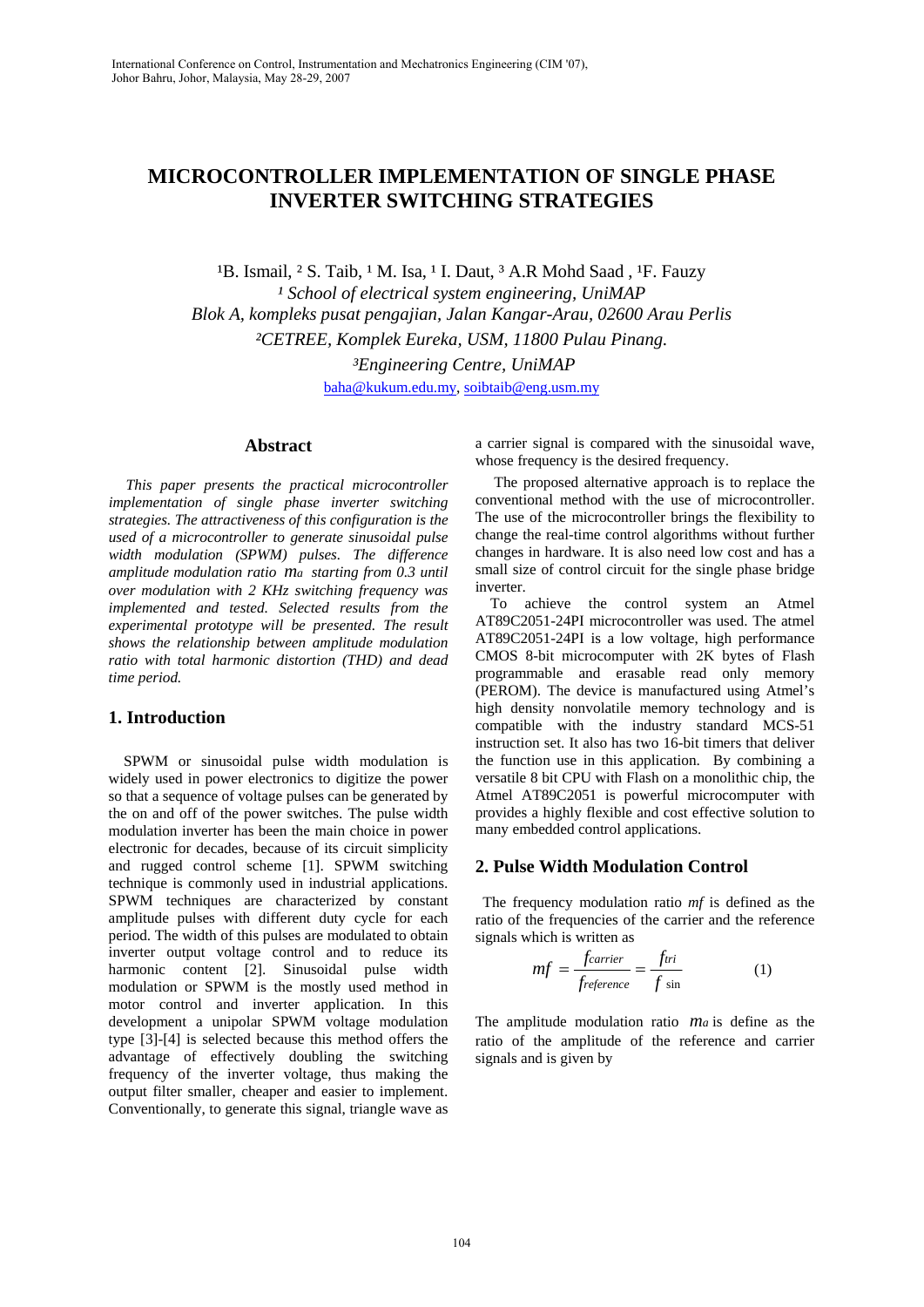$$
ma = \frac{V_{m, reference}}{V_{m, carrier}} = \frac{V_{m, sin}}{V_{m, carrier}} \tag{2}
$$

 The amplitude of the PWM of the fundamental frequency output is controlled by *ma* . This is significant for an unregulated DC voltage because the value of *ma* can be adjusted to compensate the variations in the DC voltage, thus producing a constant amplitude output. If *ma* is greater than 1 or over modulation, the amplitude of the output increases with *ma* , but not linearly.

## **3. Approach and Method**

 Figure 1 below show the full bridge single phase inverter and its switching strategy.



Figure 1: Single phase full bridge inverter

 Figure 2 shows the strategy control of the switching technique for the inverter. The gS1, gS2, gS3 and gS4 are output gating signal for power switchers S1, S2, S3 and S4 respectively. Figure 2a shows the comparing signal between carrier signal and reference signal. While figure 2b shows the pulse for the power switchers and figure 2c shows the output of the inverter. In this development every pulses for gS1, gS2, gS3 and gS4 was programmed by using microcontroller. The size of the pulses is depended on the comparison between carrier signal and reference signal. When the amplitude modulation ratio ( $m_a$ ) is difference, the size of the pulse also difference. Both gating signal (gS1 and gS3) and (gS2 and gS4) used the same control signal generated by the microcontroller. The different is only (gS1 and gS3) signal is leading (gS2 and gS4) by half cycle or 180 degree of the switching signal. Figure 3 below clearly illustrated the comparison signal between carrier signal and reference signal and the gating pulses signal (Vg).



Figure 2: Strategy control of the switching technique



Figure 3: Comparison signal and gating pulses signal

#### **4. Experimental Results and Discussion**

 The selected results have been chosen to illustrate some of the main features of microcontroller SPWM control, which have been presented in this paper. Figure 4 shows the switching signal for difference amplitude modulation ratio, started from 0.3 until 1.5. Figure 5 shows the output voltage and current for single phase inverter after the filter with amplitude modulation is 1.3.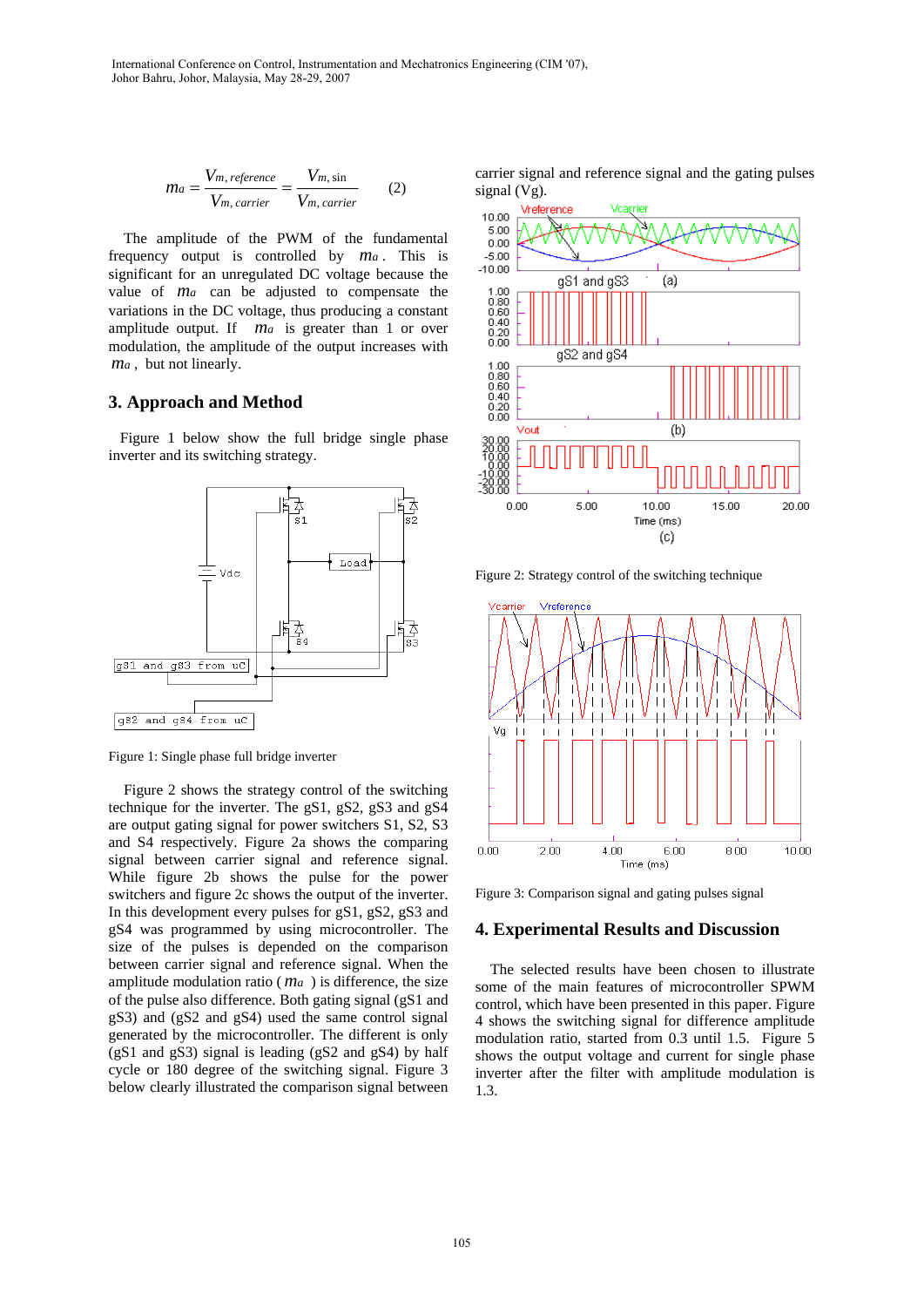

 Figure 4: Switching signal for difference amplitude modulation ratio (a) *ma* =0.3, (b) *ma* =0.4, (c) *ma* =0.5, (d) *ma* =0.6, (e) *ma* =0.7, (f) *ma* =0.8, (g) *ma* =0.9, (h) *ma* =1.0, ( i ) *ma* =1.3, ( j ) *ma* =1.5 X-axis: 1div= 1ms, Y-axis: 1div=2V